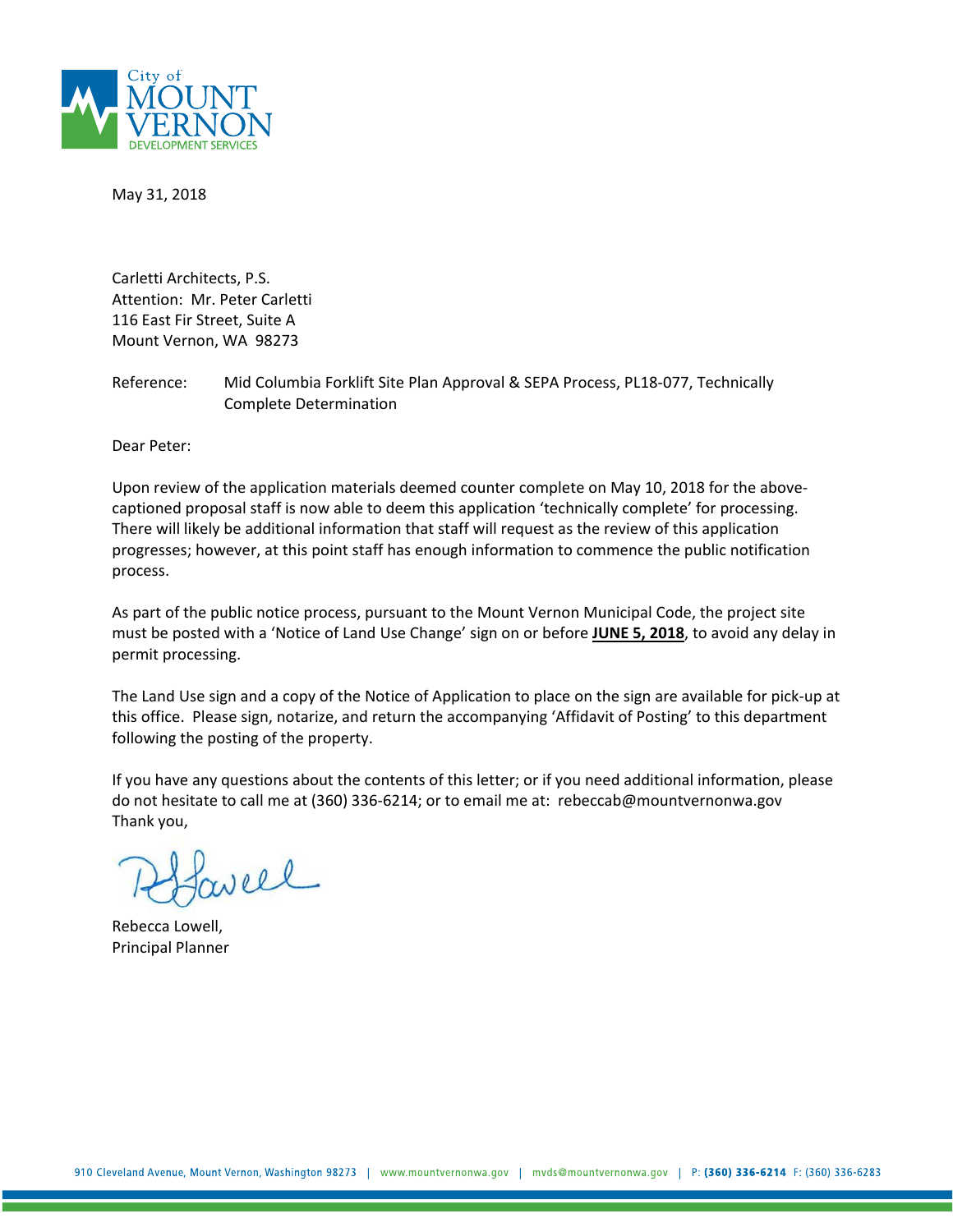

## **AFFIDAVIT FOR LAND USE SIGN POSTING**

| property as described below.                         |                                                                                                     |
|------------------------------------------------------|-----------------------------------------------------------------------------------------------------|
|                                                      | Attached hereto is a copy of the notice that was posted.                                            |
|                                                      |                                                                                                     |
| STATE OF WASHINGTON )<br>) ss.<br>COUNTY OF SKAGIT ( |                                                                                                     |
|                                                      |                                                                                                     |
| the same for the purpose therein contained.          | whose name is subscribed to the within instrument and acknowledged that he/she voluntarily executed |

IN WITNESS WHEREOF, I hereunto set my hand and official seal.

\_\_\_\_\_\_\_\_\_\_\_\_\_\_\_\_\_\_\_\_\_\_\_\_\_\_\_\_\_\_\_\_\_\_\_\_\_\_\_ Notary Public in and for the State of Washington residing at \_\_\_\_\_\_\_\_\_\_\_\_\_\_\_\_\_\_\_\_ My Appointment Expires \_\_\_\_\_\_\_\_\_\_\_\_\_\_\_\_\_\_\_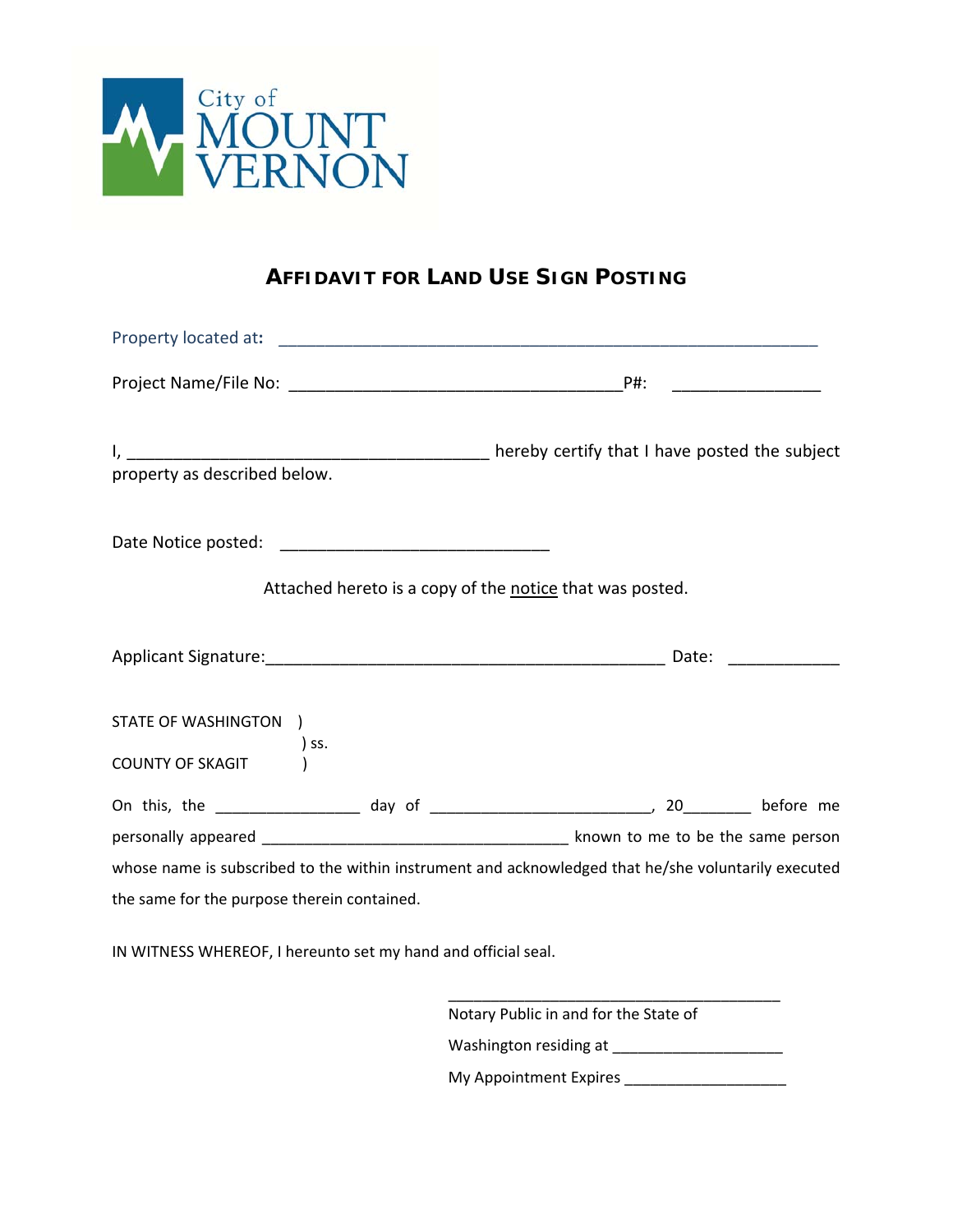## **SIGN POSTING INFORMATION AND INSTRUCTIONS:**

The proponent shall be responsible for posting one sign in a conspicuous location on each street frontage bordering the subject property. Each sign shall be visible and accessible for inspection by members of the public. This means that signs need to be posted such that a person does not have to walk very far onto a property to read the posted notice.

In cases of unusual property location, configuration, size, etc., the Community & Economic Development Department shall determine the placement and number of signs required.

The sign(s) shall be posted by the proponent as required on the subject property at the direction of the CEDD staff. The proponent shall be responsible for removing the sign(s) within seven (7) calendar days after completion of the public hearing process.

Place a copy of the Notice in the plastic bag, tape or staple the bag to each sign in the appropriate place, and post the sign(s) on the property as required. Remember to remove each sign after the public hearing process.

- Signs shall be located in such a manner that they are easily accessible to the general public for their review of the public notice and hearing information.
- The sign shall be mounted on backing material (plywood, particleboard, or equivalent) and supported by at least two posts.
- Signs shall not be located where they may cause a traffic or pedestrian hazard.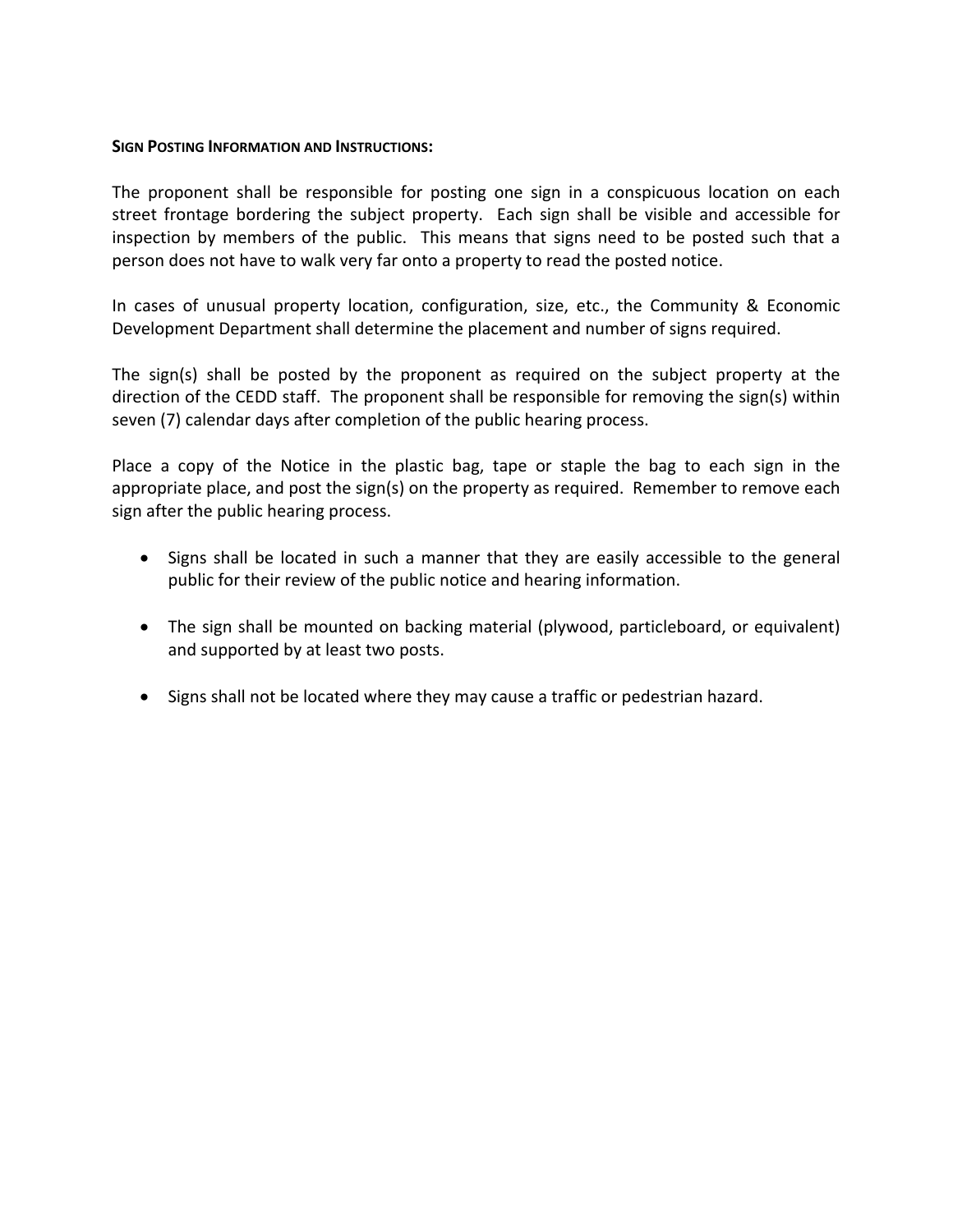

## **NOTICE OF APPLICATION &PROPOSED OPTIONAL MITIGATED DETERMINATION OF NON-SIGNIFICANCE (MDNS)**

**APPLICATION ID:** Mid Columbia Forklift SEPA, Site Plan, and Critical Area Reviews – PL18-077

**PROJECT DESCRIPTION:** Proposed is the phased development of a site for retail sales and service of commercial forklifts. Cumulatively this development will construct three (3) buildings totaling 55,200 square feet and will construct a total of 118 parking stalls.

> Material will be exported and imported for site development. Specifically, an estimated 12,024 cubic yards (cy) of material will be exported and an estimated 30,000 cy of material will be imported.

> Improvements to Hickox Road from its intersection with Old Highway 99 east to the project site are also included with this project. Hickox Road will be widened and utilities will be installed within the road right-of-way. Approximately 660 cy of material will be exported with approximately 1,320 cy of material imported for these road improvements.

This project will install 814 linear feet (lf) of 12-inch potable water line, 1,144 lf of sanitary sewer lines and structures, 8-inch and 12-inch storm sewer conveyance lines and a pump station to discharge stormwater from the to-be-constructed stormwater pond into Maddox Creek.

Maddox Creek, a fish bearing stream, flows for 635 lf from the north to the south near the western boundary of the site and then turns west and flows along the north side of East Hickox Road for 612 lf before reaching Old Highway 99 South.

The project site is located within a FEMA regulated floodplain.

**PROJECT LOCATION:** The project site is addressed as 507 East Hickox Road, is identified by the Skagit County Assessor as parcel P29583 and is located within the SW ¼ of Section 32, Township 34 North, Range 04 East, W.M.

> The exhibit map below illustrates the project site and the extent of the off-site road improvements.

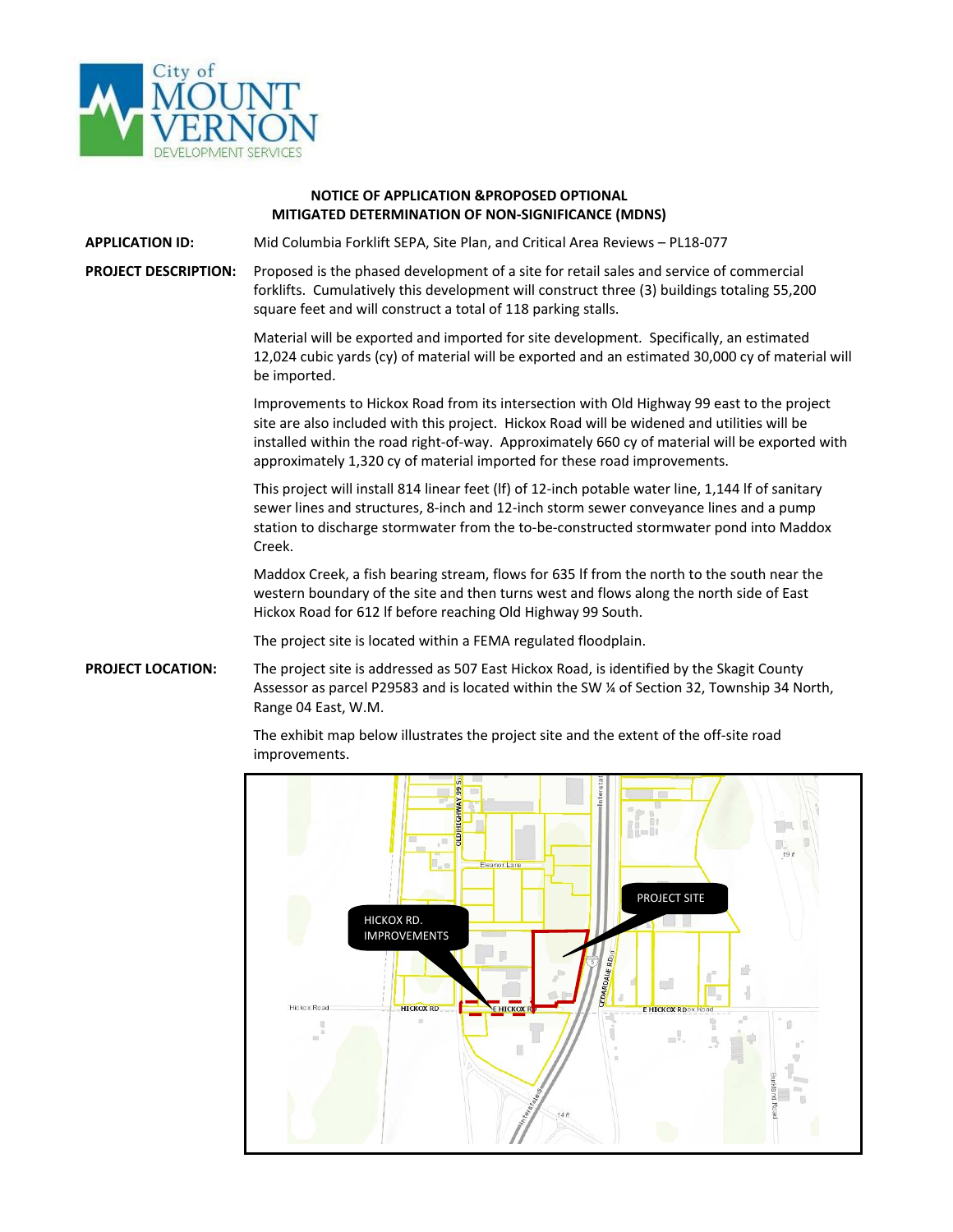| <b>APPLICANT:</b>         | <b>PROPERTY OWNER:</b>          | <b>CITY STAFF CONTACT:</b>                         |
|---------------------------|---------------------------------|----------------------------------------------------|
| Carletti Architects, P.S. | Mid Columbia Forklift, Inc.     | Development Services Department                    |
| Contact: Peter Carletti   | 1007 North 16 <sup>th</sup> Ave | Rebecca Lowell, Principal Planner                  |
| 116 East Fir Street       | Yakima, WA 98902                | 910 Cleveland Ave                                  |
| Mount Vernon, WA 98273    | (509) 728-1450                  | Mount Vernon, WA 98273                             |
| (360) 424-0394            |                                 | Telephone - 360-336-6214; Facsimile - 360-336-6283 |

**OPTIONAL MITIGATED DETERMINATION OF NON-SIGNIFICANCE (MDNS):** As the Lead Agency, the City of Mount Vernon has determined that significant environmental impacts are unlikely to result from the proposed project. Therefore, as permitted under the RCW 43.21C.110, the City of Mount Vernon is using the Optional MDNS process to give notice that a MDNS is likely to be issued. Comment periods for the project and the proposed MDNS are integrated into a single comment period. There will be no comment period following the issuance of the Threshold Mitigated Determination of Non-Significance (MDNS). A 10-day appeal period will follow the issuance of the MDNS.

| <b>DETAILS:</b>                 |                                                                                            |                                  |              |  |
|---------------------------------|--------------------------------------------------------------------------------------------|----------------------------------|--------------|--|
| <b>Permit Application Date:</b> | May 3, 2018                                                                                | <b>Counter &amp; Technically</b> | May 10, 2018 |  |
|                                 |                                                                                            | Complete:                        |              |  |
| <b>Permits/Review</b>           | Site Plan Approval, Traffic Concurrency, SEPA, Demolition, Building, Critical Area, Fill & |                                  |              |  |
| Requested:                      | Grade, Floodplain, and Right-of-Way Permits. Other City Permits that may be Required:      |                                  |              |  |
|                                 | None Known.                                                                                |                                  |              |  |

| <b>CONSISTENCY OVERVIEW:</b>   |                                                                                             |                            |                    |  |
|--------------------------------|---------------------------------------------------------------------------------------------|----------------------------|--------------------|--|
| Zoning:                        | Commercial-Limited                                                                          | <b>Comprehensive Plan:</b> | Commercial-Limited |  |
|                                | Industrial (C-L)                                                                            |                            | Industrial (C-L)   |  |
| <b>Environmental Documents</b> | SEPA Checklist dated May 10, 2018, Stream Study and Managed Ecosystem Alternative           |                            |                    |  |
| that Evaluate the              | dated March 29, 2018 prepared by Bachman Environmental, Transportation Concurrency,         |                            |                    |  |
| <b>Proposed Project:</b>       | Archaeological Inventory Report dated April 30, 2018 prepared by ERCI, and civil plans.     |                            |                    |  |
| <b>Development Regulations</b> | The project is subject to the City's SEPA Code, Critical Areas Ordinance, the Comprehensive |                            |                    |  |
| <b>Used for Project</b>        | Plan, Subdivision and Zoning Code, Drainage, Engineering and Concurrency Requirements       |                            |                    |  |
| <b>Mitigation:</b>             | and other applicable local, state and federal regulations as appropriate.                   |                            |                    |  |

## **CONDITIONS BEING CONSIDERED TO MITIGATE ENVIRONMENTAL IMPACTS:**

- 1. Any person engaged in ground disturbing activity who encounters or discovers historical and/or archeological materials in or on the ground shall:
	- a. Immediately cease any activity which may cause further disturbance;
	- b. Make a reasonable effort to protect the area from further disturbance; and,
	- c. Report the presence and location of the material to the proper authorities in the most expeditious manner possible.
- 2. The applicant shall submit a completed Biological Opinion Checklist to the satisfaction of the Development Services Department documenting that the project does not have an adverse effect on endangered species or their critical habitat prior to any permits authorizing land disturbing activities being issued.
- 3. All work completed inside the managed buffer of Maddox Creek and the Hickox Road construction shall comply with all of the following conditions:
	- a. The City's consultant biologist or the applicant's biologist shall monitor this work and shall submit reports documenting the progress and completion of these activities to the City.
	- b. The biologist monitoring this work is responsible for ensuring construction activities do not result in adverse impacts to Maddox Creek. As such, if while monitoring construction activities the biologist deems it necessary to have the applicant install or implement additional mitigation measures to protect the functions and values of the stream the applicant shall be responsible for completing these requests in a timely manner.
	- c. The applicant shall be responsible for all costs associated with this work.